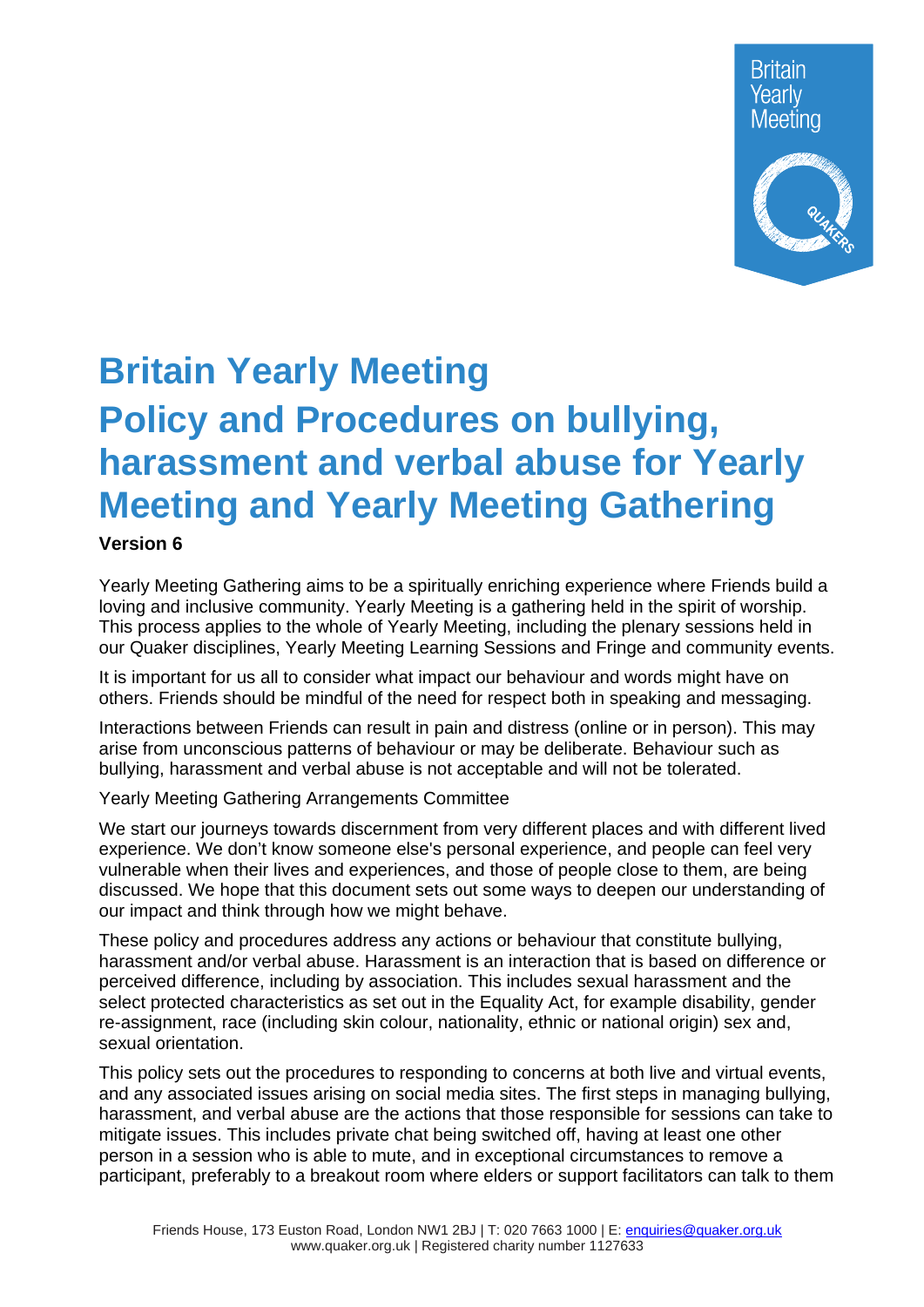privately. In addition Yearly Meeting Clerks and Elders may decide, exceptionally, to block access to the event for anyone who does not abide by Our Community Agreement.

Any reports around bullying, harassment and/or verbal abuse can be made both during the event and after the event.

Harassment is unwanted behaviour generally involving the exercise of formal or informal power by the perpetrator over the victim. The key words are "unwanted," and "formal or informal power," plus the basis of the behaviour is discrimination based in difference or perceived difference. Harassment is defined both by the feelings of the person who experiences it and by the intentions of the alleged perpetrator, with a focus on the consequence rather than the intent. What one person might consider an innocent comment or behaviour could actually be experienced as harassment by another person, particularly if the alleged perpetrator persists in the behaviour after the implications have been brought to their attention.

In the case of a hate incident, this will be reported to the police (call 999 if you believe someone is in immediate danger). A hate incident is any behaviour which someone thinks was caused by hostility, prejudice or hatred in relation to a protected characteristic (including a perceived characteristic). This could include physical attacks, threat of attack, and/or verbal abuse or insults. Any such report can be made at True Vision [https://www.report-it.org.uk/.](https://www.report-it.org.uk/)

# What to do if you feel harassed, witness or hear of harassment.

If you feel harassed by the comments or behaviour of another person at Yearly Meeting / Gathering, and you feel able, you can tell that person clearly that you find their behaviour objectionable and ask them to stop it. If someone does tell you that they have been offended or embarrassed by something you did, please simply apologize and be mindful so as not to repeat the objectionable behaviour. Do not argue about their feelings or defend your behaviour. You cannot tell someone else how they should feel about something you have said or done.

If you feel unable to confront the person, or find that they repeat the objectionable behaviour despite your request to stop it, you should initially approach Yearly Meeting Elders with your concern. You may request a meeting with them by contacting 020 7663 1040 or [ym@quaker.org.uk](mailto:ym@quaker.org.uk) Please include the subject heading "Reporting harassment" and when/how to contact you. You may choose to pursue either an informal or a formal procedure for dealing with the situation. If you are a staff member who experiences harassment in the course of your employment (not as a Friend on the bench) you should speak to your manager.

If you witness or are told about a situation involving possible harassment: Try to check it out with the person who appears to be experiencing the harassment; if they feel uncomfortable about the behaviour, encourage them to confront it or report it. If it is impossible to talk with the person, or if the person is not prepared to make a report, yet you are convinced that harassment occurred, then contact should be made with Yearly Meeting Elders.

## What Yearly Meeting Gathering Clerks and Elders will do in response to a reported incident of harassment.

1. Informal procedure: You may simply want an opportunity for a confidential discussion of the incident with a Yearly Meeting Elder and help with how to handle it. If this discussion is sufficiently helpful, and you are able to stop or avoid further objectionable behaviour, no further steps will be taken unless the committee member determines that the nature of the complaint is serious enough to warrant further action, such as a formal procedure.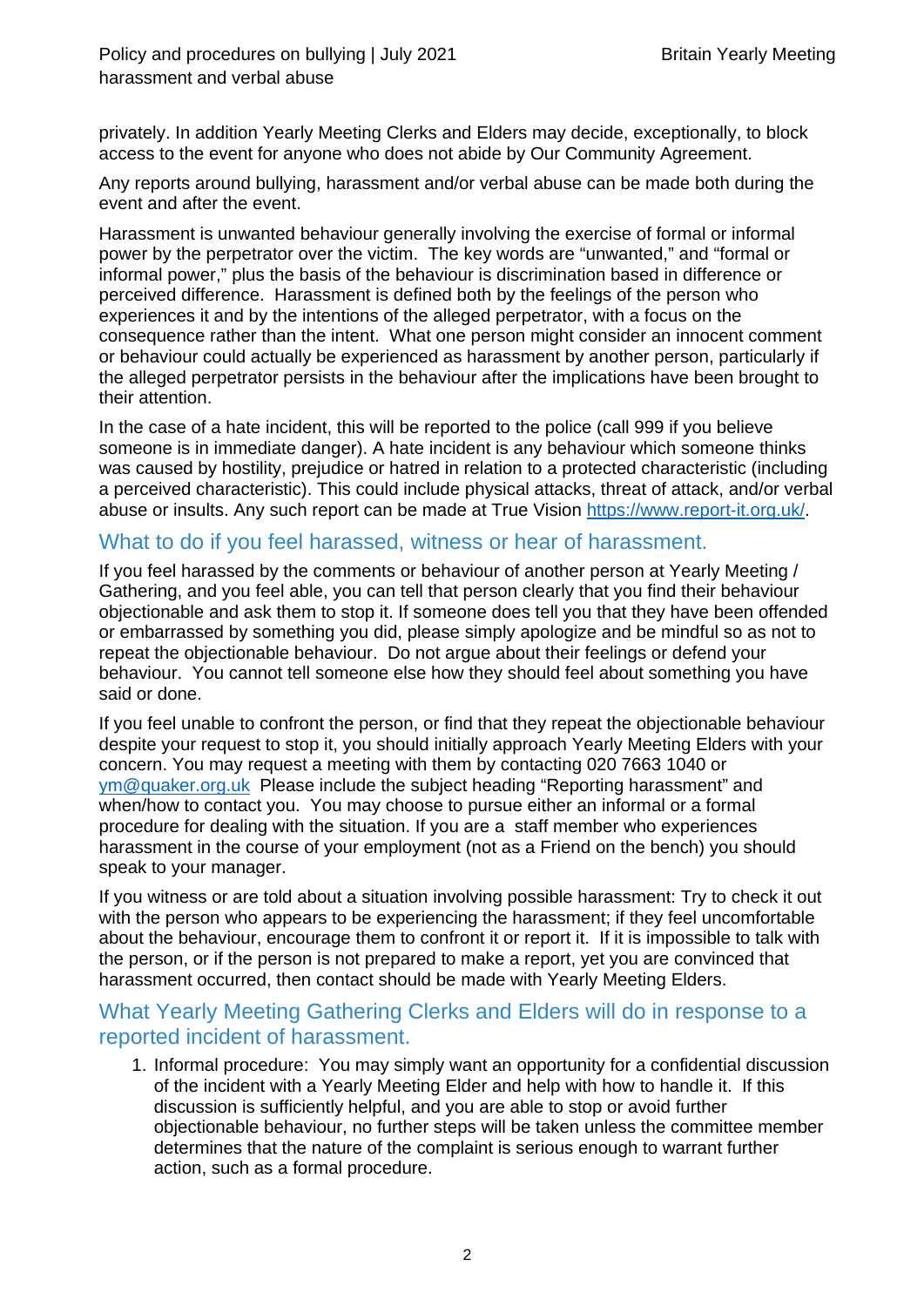- 2. Formal procedure: If you wish a formal response and more assistance in dealing with the perceived harassment you will be asked to submit a written, signed complaint, to the Convenor of Yearly Meeting Elders, using the contact form on the Yearly Meeting Planner https://ymg2021.sched.com/. This complaint may be brief, but it should include name(s), a description of the objectionable behaviour, the context, and your feelings. When such a complaint is received, a Yearly Meeting Clerk and Elder will form an investigative committee. This means that they will meet with you in confidence, discuss the alleged harassment with you, and then proceed with a thorough investigation of the complaint. Such investigation will always include, but not necessarily be limited to, a meeting of the investigators with the alleged perpetrator.
	- i. The investigative committee will be formed by the Conveners of the Elders appointing an Elder and consult the Clerks on which Clerk will be part of the group.
	- ii. Yearly Meeting Clerks and/or Elder who met with the complainant will initiate the formal procedure in any case which it deems sufficiently serious. In this event, both the complainant and the alleged harasser will be notified of such a decision. In situations of wider significance, such as reputational damage, a hate crime, persistent and/or calculated harassment etc the Recording Clerk will be part of the investigation committee.
- 3. The committee will reach a decision as to the merits and gravity of the complaint and how to handle the situation. If they determine that the harassment did indeed occur, possible consequences include:
	- i. Asking the harasser to acknowledge and stop the offending behaviour;
	- ii. Requiring the harasser to stay away from the person who experienced the harassment for the duration of the Yearly Meeting Gathering,
	- iii. Requiring the harasser to leave the Yearly Meeting Gathering, and/or
	- iv. Refusing to accept the harasser at future Yearly Meeting / Gatherings.

The investigating committee will communicate its decision and the action taken to the individual who submitted the formal complaint and to the Yearly Meeting Clerks and Elders. Any complaints about decisions should be made and dealt with using the Britain Yearly Meeting complaints procedure at<https://www.quaker.org.uk/contact-us>

- 4. Complaints about abuse will be treated with confidentiality and discretion. A brief report will be made of any formal investigation and the reports will be given to the Recording Clerk and an overall record will be maintained by the Safeguarding Officer on MyConcern.
- 5. Every effort will be made to protect persons making bona fide complaints from any kind of retaliatory action.

### Managing serious conflicts not based on harassment.

Conflicts in meetings do not necessarily involve harassment, bullying or verbal abuse. Guidance on handling conflicts in meetings is provided in Qf&p 10.21 – 10.24. Yearly Meeting Elders are responsible for addressing conflicts at YMG.

#### External contacts

If you share the details of external contacts, you should talk through how to cover tracks online, information can be found here [www.womensaid.org.uk/cover-your-tracks-online/](http://www.womensaid.org.uk/cover-your-tracks-online/)